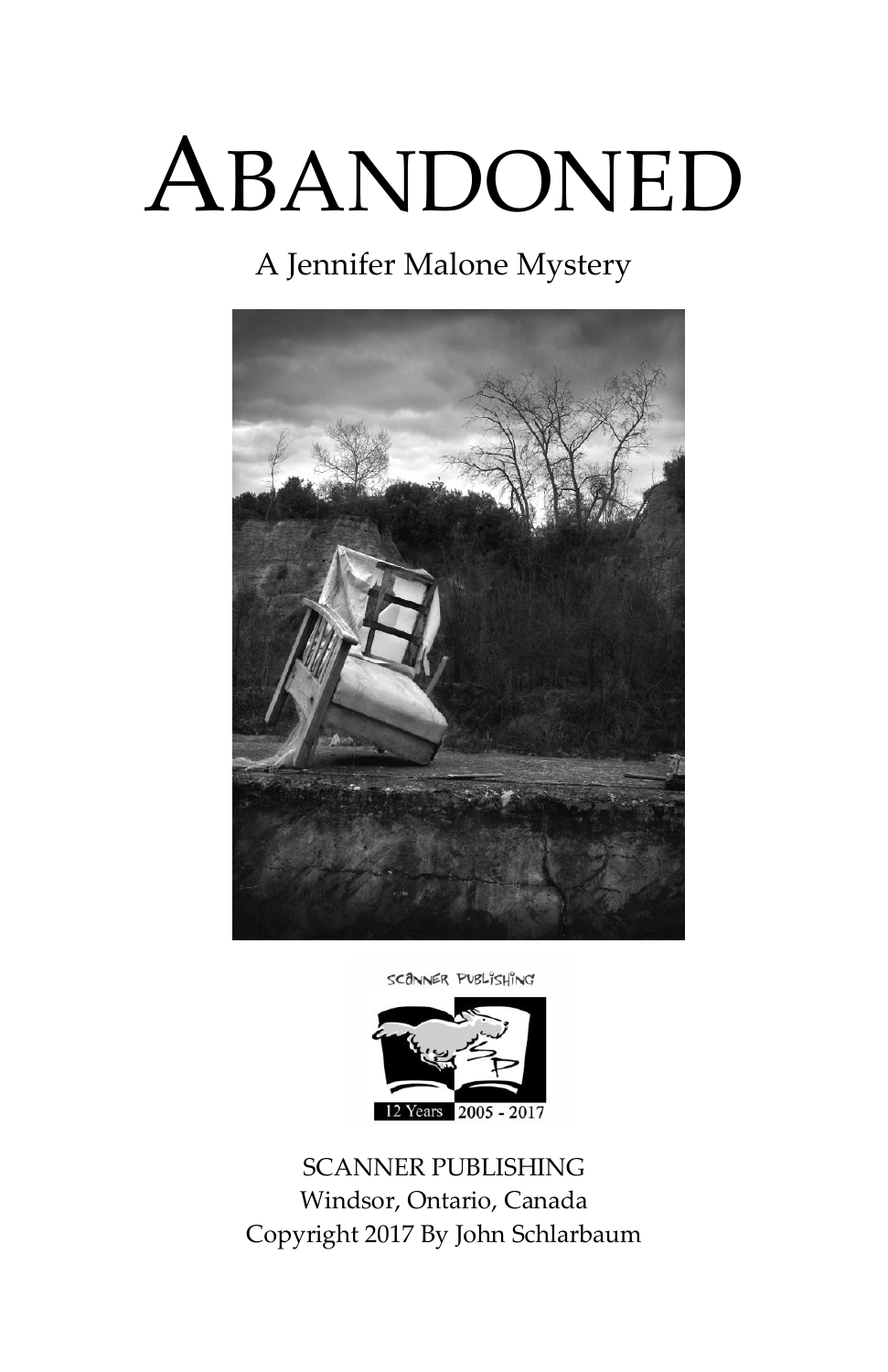## *ONE*

### **PART I**

#### **SUNDAY**

"Don't let them kill me."

It took a moment for Luke to understand what the woman had said. "No one is going to kill you, Helga, I promise," he replied with a genuine smile and short laugh, helping her onto the stretcher.

Once on her back, another concerned look came over Helga's face, as if a jolt of pain had flashed through her clouded mind. "You promise?"

As a patient transporter Luke had seen this expression countless times, not only on the anxious faces of the elderly like Helga, but also children taking the ride from the hospital's paediatric floor to the O.R. At least with the kids their equally terrified parents were present in the crammed elevator, trying to appear upbeat, although they weren't always successful in this regard. Patients above the age of 30 and more so senior citizens, were typically by themselves when Luke arrived at their room to whisk them away, often for tests they weren't aware had been scheduled. Most knew a surgical procedure was to be done, if for no other reason than their food and drink consumption had been cut off at midnight. The majority of the older transfers went down without any relatives or friends present, which Luke hated to see. It added pressure on him, as it meant he'd be the last non-surgical employee the patient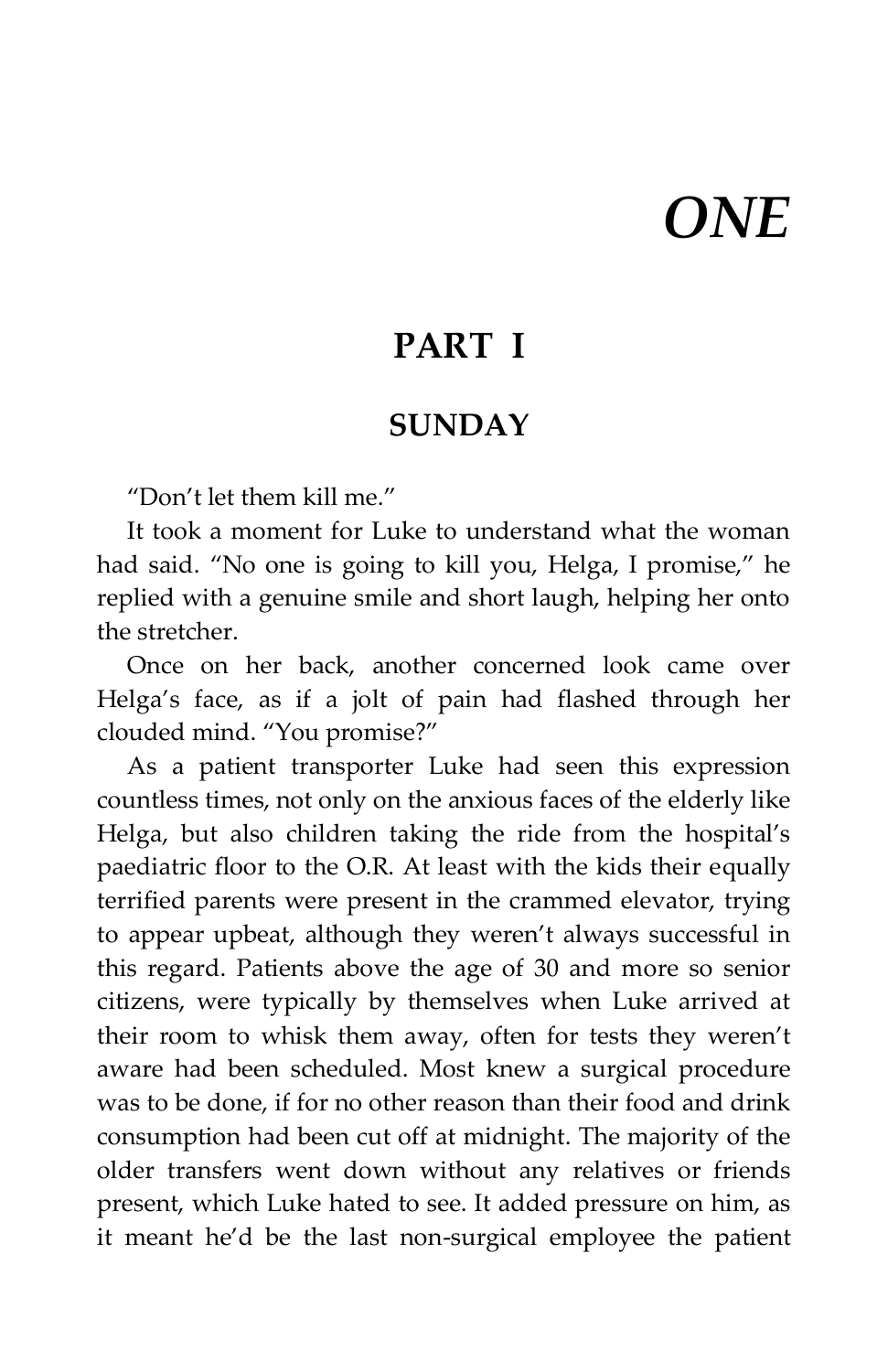would interact with before going under the knife.

"Yes, I promise," Luke said as he wheeled the stretcher to the nurse's station to pick up Helga's medical chart.

"Helga, you'll be back in no time with a brand new hip. How exciting," Stephanie, the daytime nurse for room 8103, said cheerfully, bringing a mild smirk to Helga's face. "Good luck."

"At this stage, it's not about luck, is it, Helga?" Luke broke in with a huge smile as he placed the chart beneath the edge of the mattress. "It's about skill!" Before stepping to the rear of the stretcher out of her view, he briefly rested his hand on Helga's arm and added, "We got this, right?"

Helga finally grinned widely, allowing the tension in her facial expressions to dissipate, if only for a second. "Yes. No luck is required today. We got this."

The old woman's use of modern terminology brought laughter to two nurses sitting at a nearby desk. "She's such a sweetheart," one of them said.

Luke inserted his key in a wall lock and hit the down button. "A special elevator for a special lady."

The elevator door opened and Luke pushed the stretcher into the small space, then hit "G" on the keypad. Once they were moving, he stepped to the side wall in order to speak with Helga face to face. "I noticed on your wristband that you were born in 1928. That's quite a while ago. Have you lived around here all this time?"

Luke had learned that during these short trips to the hospital's various departments and wings, this question was a good one, as it immediately focused the patient on a topic they loved to talk about: themselves.

The unexpected inquiry had its desired effect.

"Oh no, I was sent to this country when I was ten," Helga replied in a nostalgic tone. "I was born in Berlin, Germany."

"Wow, ten years old leading up to World War II. Those must have been some crazy times," Luke said. "I wasn't a big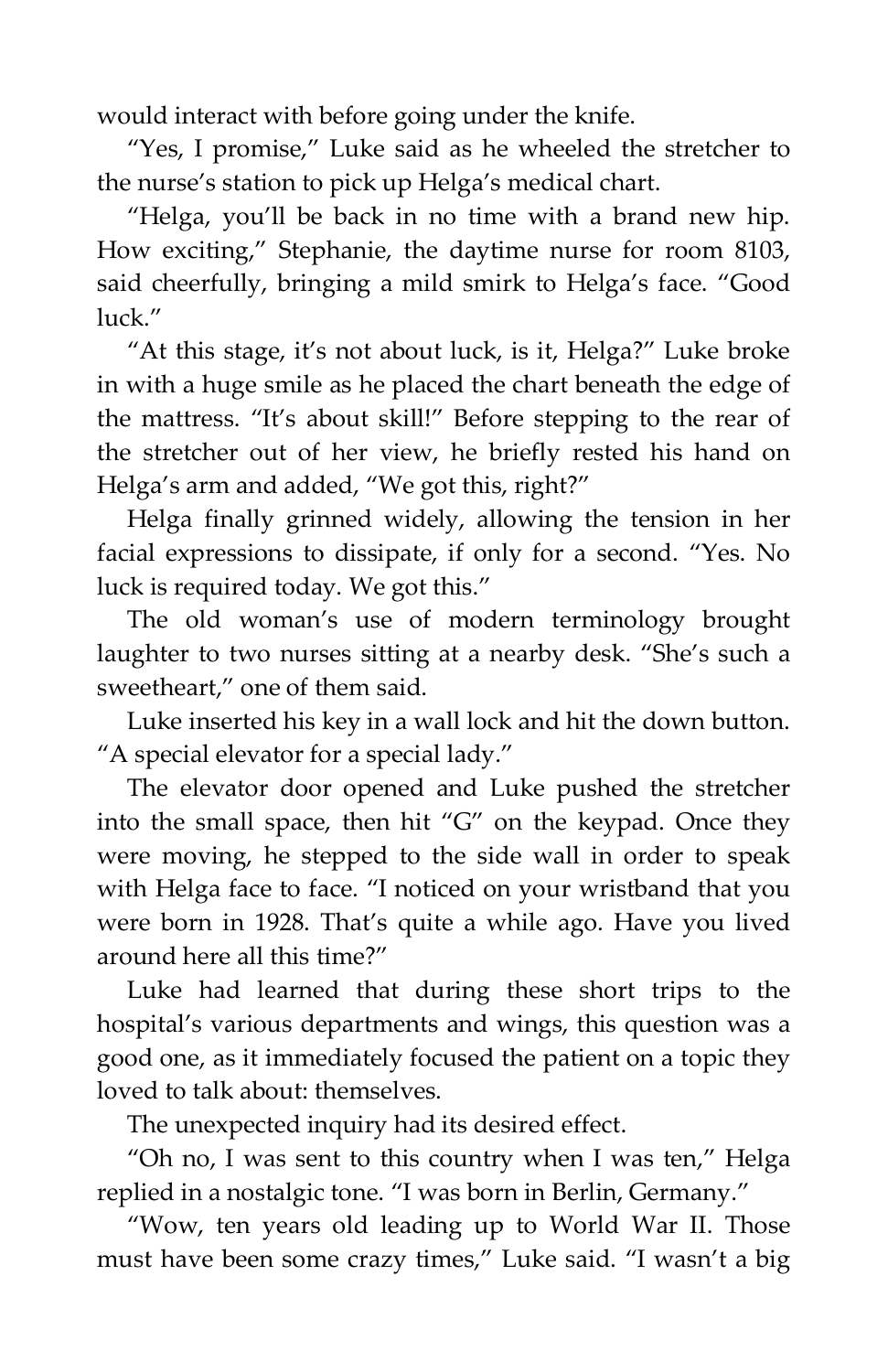history fan in school, but I'm sure your stories would give me a new appreciation of what was really going on." The elevator came to a smooth stop as Luke inquired, "Did your family get out of Germany prior to the war?"

The lines on Helga's weary face again hardened. "Just my brother and me."

The elevator door opened, abruptly ending the conversation, as Luke still had a job to do and Helga had a surgery appointment.

"From the penthouse to the ground floor," Luke chirped as he guided Helga's stretcher down the O.R. corridor. "You know ... if you're feeling up to it, I can pop in to talk with you later. Would that be all right?"

Helga had zoned Luke out, as she stared at the cold and heartless hallway before them. This wasn't her first rodeo, as her young nurse had commented, but it was very different. The card attached to the flowers in her room made certain of that. The same message had been sent with another bouquet to her house the previous year, on the morning of a traumatic and life changing meeting. Its meaning wasn't intended to bring a smile to her face then, or now.

*All the best, Helga! See you soon!*

As Luke tried to keep her mind off the surgery, when she'd be unconscious and defenceless against a perceived attack, Helga scanned the faces of the people in the various waiting rooms they passed, as well as anyone in scrubs.

She knew they were here.

"I present to you: Ms. Helga," Luke announced to two nurses, as he positioned the stretcher against the wall and applied the brake. "She's all yours."

"Thanks, Luke," one of the nurses said as she took the medical chart from him. "We'll take good care of her."

"Excellent," he replied, stepping to the foot of the stretcher. "Now just relax. I hope I'll be the one dispatched to take you back to your room."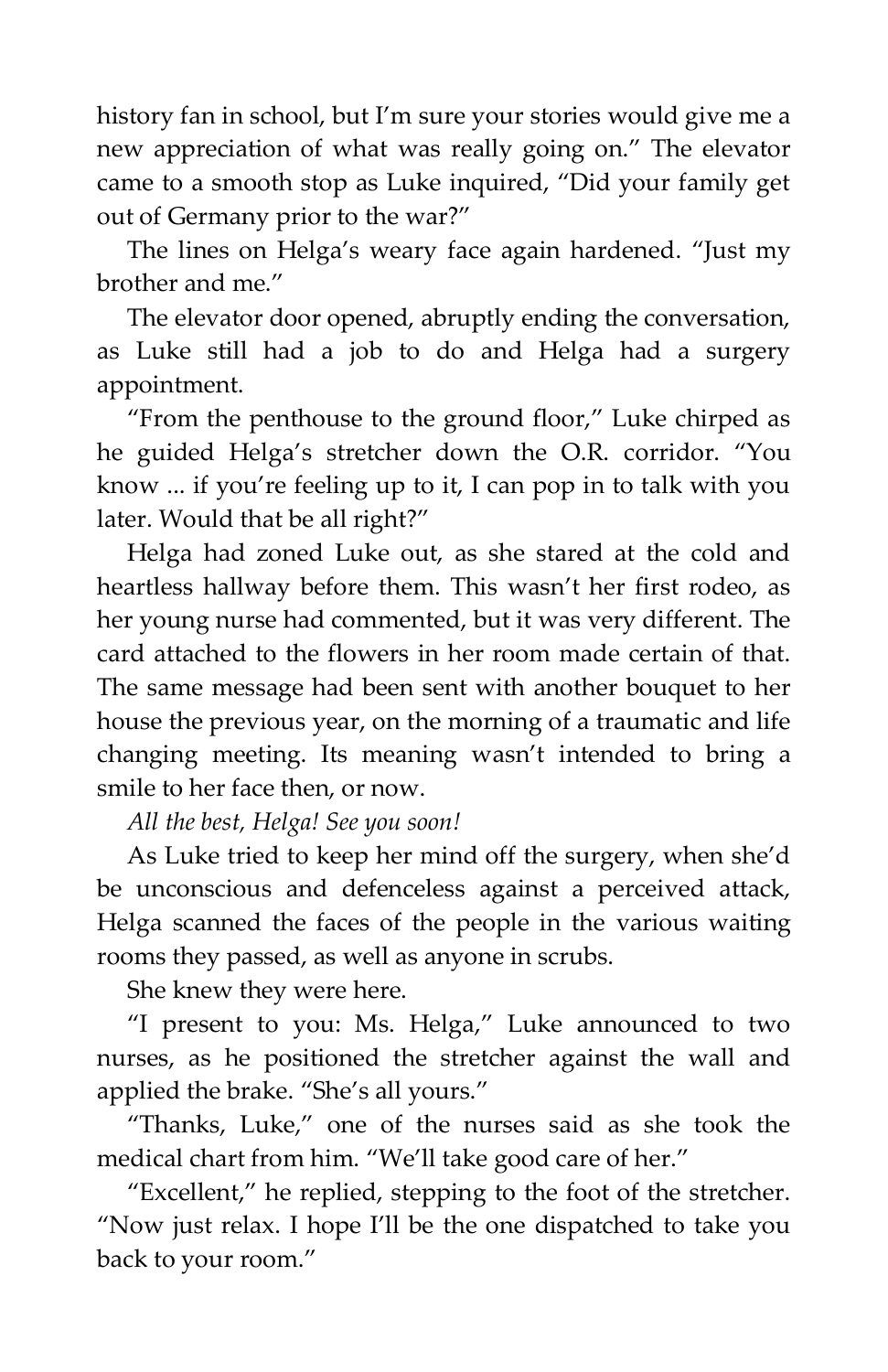Helga held Luke's warm gaze, ignoring the nurses as they began to fuss with her in preparation for her surgery.

"Remember what I said, Luke," Helga whispered, "because you're the only one who'll know later on."

Luke gave Helga a quizzical look, the way you respond to a child learning how to talk, or in this case, a crazy elderly patient hopped up on drugs to combat the pain of a broken hip. "I will, don't worry. You'll be fine."

Luke walked out of the room and called the Admitting department on his radio. "Luke here. That patient from eight is down in O.R."

"Okay, thanks," came the bored reply of the female clerk. "There's nothing on the board."

Luke put the radio in the front pocket of his scrub top and simultaneously pulled out his cell phone to check his email. As he passed the O.R. Family Waiting Room, he heard a man with a thick accent say, "She just went in. What do you want me to do?" Luke slowed to see who was talking, thinking one of Helga's relatives or friends had shown up in her time of need. Unfortunately, his eyes were greeted with the backs of three men, one at the payphone and the others on their cell phones in conversation. He would occasionally stop and say a few words to reassure the waiting party, but not knowing which of the men he'd overheard, or if they were even discussing Helga, Luke returned his attention to a new message from his girlfriend with the subject line: You!

"Hi, Luke?" his work radio squawked. "Can you get some labs on 4 West and then you can go on break?"

"I can, thanks."

Making his way to the elevator he again wandered by the waiting room and noticed that two of the men he'd seen previously were watching the television hanging on the wall. The third man, an older grey-haired gentleman wearing an overcoat, was no longer present.

*Probably went for a coffee,* he assumed.